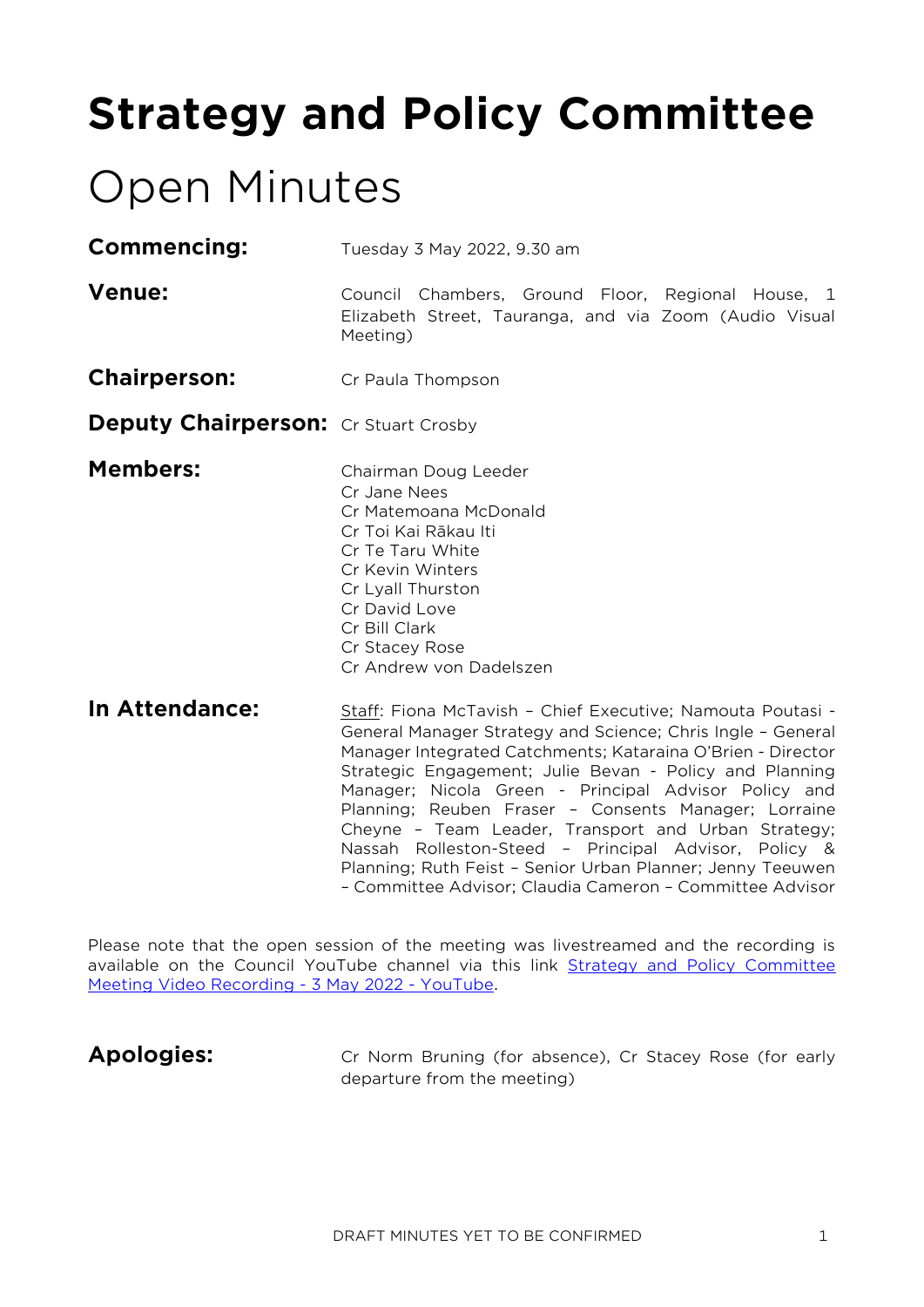## **1. Apologies**

#### **Resolved**

**That the Strategy and Policy Committee:**

**1 Accepts the apologies from Cr Norm Bruning for absence, and from Cr Stacey Rose for early departure from the meeting.**

> **Thompson/Thurston CARRIED**

## **2. Order of Business**

Due to staff availability, the order of business was amended as follows:

- Item 5.3 Essential Freshwater Policy Programme Update, to be taken first.
- Item 5.2 Draft RPS Change 6 (NPS-UD), no change.
- Item 5.1 Operating Environment, to be taken third.

## **3. Declaration of Conflicts of Interest**

There were no conflicts of interest declared.

## **4. Minutes**

#### **Minutes to be Confirmed**

#### **4.1 Strategy and Policy Committee Minutes - 15 February 2022**

#### **Resolved**

**That the Strategy and Policy Committee:**

**Confirms the Strategy and Policy Committee Minutes - 15 February 2022 as a true and correct record.**

> **Thompson/Nees CARRIED**

## **5. Reports**

#### **Regulatory Policy**

#### **5.1 Essential Freshwater Policy Programme Update**

*Presentation: Essential Freshwater Policy Programme Update: Objective ID A4089786* 

Presented by: Nicola Green - Principal Advisor Policy and Planning Reuben Fraser – Consents Manager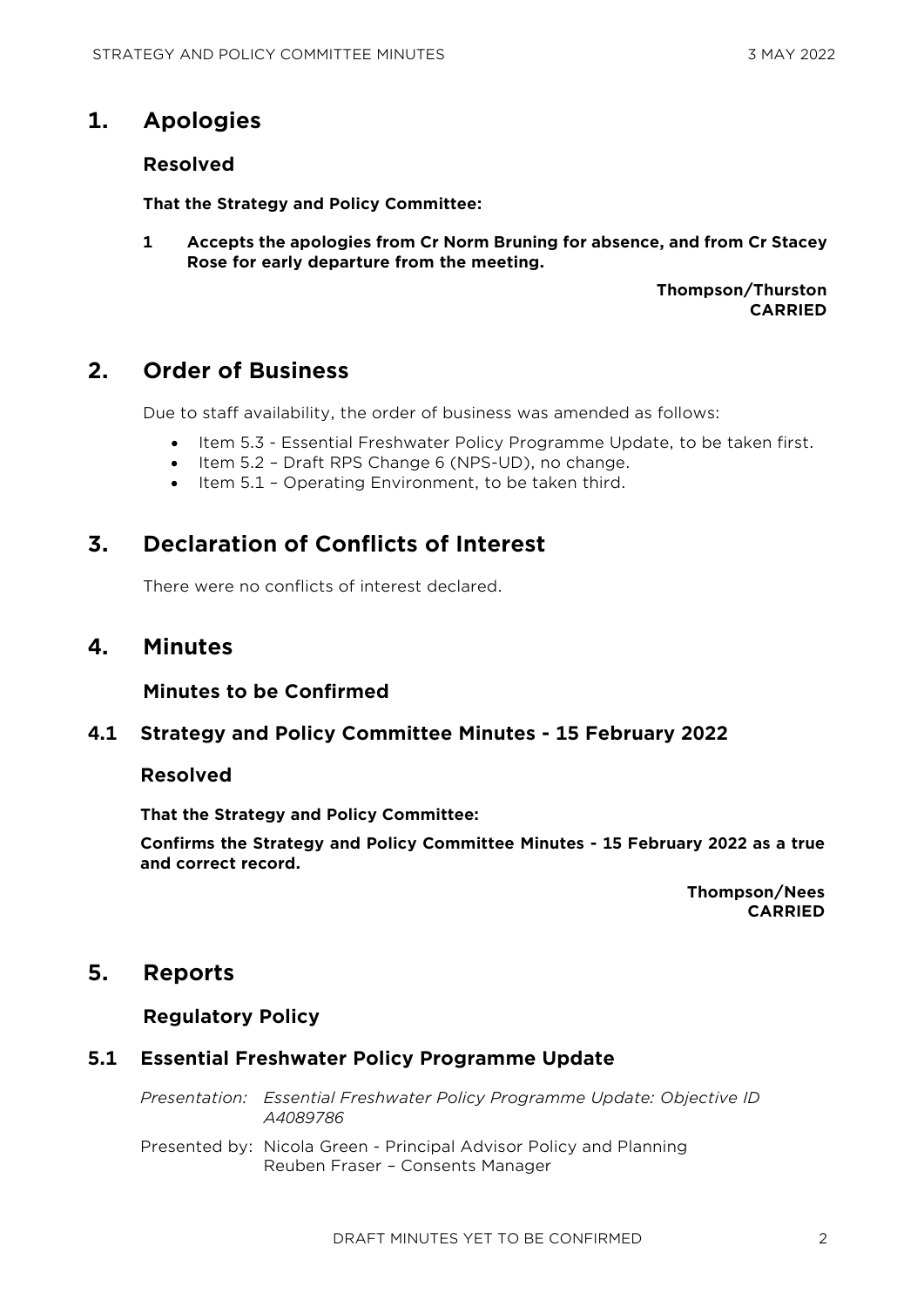9.35 am – Cr McDonald **entered** the meeting.

9.43 am – Chairman Leader **entered** the meeting.

#### **Key Points**

- The online engagement tool Participate Bay of Plenty for the long term vision setting for freshwater went live on Monday and was now open to the public to provide feedback.
- There continued to be challenges with continued engagement and delays with national regulations and staff were working hard to keep to timeframes for the programme.
- 2026 consents renewals:
	- There were a range of consents issued prior to the Resource Management Act (RMA) coming into force in 1991 and these were set to expire on 1 October 2026.
	- Slightly over half (531) were water take consents. The large majority of remaining consents were for discharge to water (108).
	- Staff were already looking to the next Long Term Plan (LTP) and how the consents renewal process would be resourced.
	- There were real opportunities for Bay of Plenty Regional Council (Regional Council) to make the consents renewal process as simple as possible.
- Amendments to the intensive winter grazing regulations were released in April 2022 and would come into effect in November 2022.

#### **In Response to Questions**

- Following the independent review of Overseer, a risk based tool was being developed that could be used instead of Overseer. The review's recommended improvements to Overseer were also being made and a new updated version was expected to be available later in the year. The updated version would include a statement on how it should be used for farm planning catchment based modelling and regulation. There was no alternative being developed that would have the same measurability.
- There had been some challenges with calibrating the Tauranga Moana groundwater MODFLOW model. A review of most recent improvements still raised fundamental concerns that needed to be addressed. Staff were looking in to options to progress with urgency in order to inform allocation decisions.
- Through Te Hononga (Regional Māori Engagement Plan) framework, the responsibility or duty to build tangata whenua capacity and involvement for freshwater management would go beyond the notification date of the Regional Plan in 2024. Staff would continue to do all they could to engage and be responsive and invite participation.
- There was a requirement to have applications for consent renewals lodged six months prior to the consent expiry. An influx of applications was expected late 2025 – early 2026.
- A new rules framework for the Regional Natural Resources Plan (RNRP) would come into effect when the plan was notified in 2024. The plan would have legal effect as soon as it was notified.
- There would be the ability to allocate water to an activity or use e.g. allocate water to develop underdeveloped multi-owned Māori land. Work was currently underway to explore options for both nutrient and water quantity and assessing those for cultural allocation.
- Every time a water consent was renewed or a new one issued, the consent would only be issued for what was considered an efficient use of that water.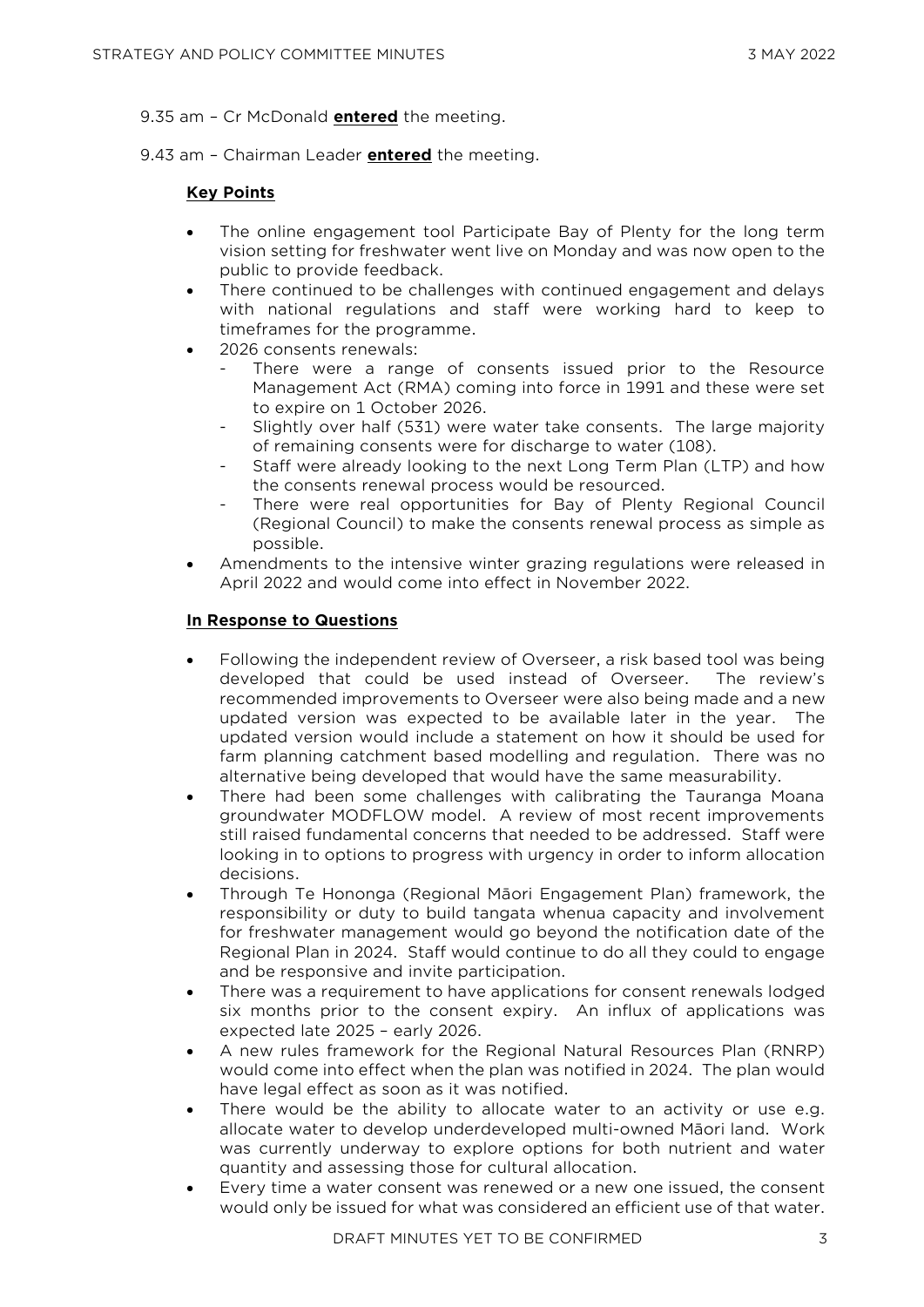The usual outcome was that the new consent would allocate less water than the original consent if over allocation had been identified.

- The current focus was to start consent renewal discussions with Territorial Authorities (TA) early, particularly around wastewater discharges. In relation to future transition of infrastructure to water services providers, TAs had generally advised that they would be carrying on future infrastructure and consents planning as business as usual for now. It was unclear who would hold the consents long-term but it was assumed that the proposed new water entities would take over consents.
- In relation to Intensive Winter Grazing regulations, critical source areas would pick up those water flows that very clearly carried contaminants that could enter water bodies.

#### **Resolved**

#### **That the Strategy and Policy Committee:**

**1 Receives the report, Essential Freshwater Policy Programme Update.**

**Thompson/Nees CARRIED**

#### **5.2 Draft Regional Policy Statement (RPS) Change 6 - National Policy Standards-Urban Development (NPS-UD)**

*Tabled Document 1: Draft Section 32 Analysis - RPS Proposed Plan Change 6: Objective ID A4081444* 

*Tabled Document 2: Proposed Plan Change 6 (NPS-UD) to the RPS - Version 1.14: Objective ID A4075322* 

Presented by: Nassah Rolleston-Steed – Principal Advisor, Policy & Planning Ruth Feist – Senior Urban Planner Lorraine Cheyne - Team Leader, Transport and Urban Strategy

#### **Key Points:**

It was acknowledged that the documentation, in particular the Section 32 Analysis report and the plan change text, still required minor proofreading amendments. Also, Policy UG 14B of the plan change document had been omitted and this would be rectified.

#### **In Response to Questions**

- Any change to the process used would be communicated with all stakeholders including iwi/hapū that had been involved or contacted regarding the process.
- The Section 32 Analysis document would be updated to reflect the decisions of today's meeting.
- Key risks for the Streamlined Planning Process (SPP) included Regional Council's relationships with iwi/hapū, and the timing of notification.
- Ministry for the Environment (MfE) staff had advised that they had no preference for either the SPP or the Schedule 1 options and accepted that whatever process was chosen should be fit for purpose for the local situation.
- Consideration had been given to the cost for the whole of the process and on balance, the costs were comparable either way.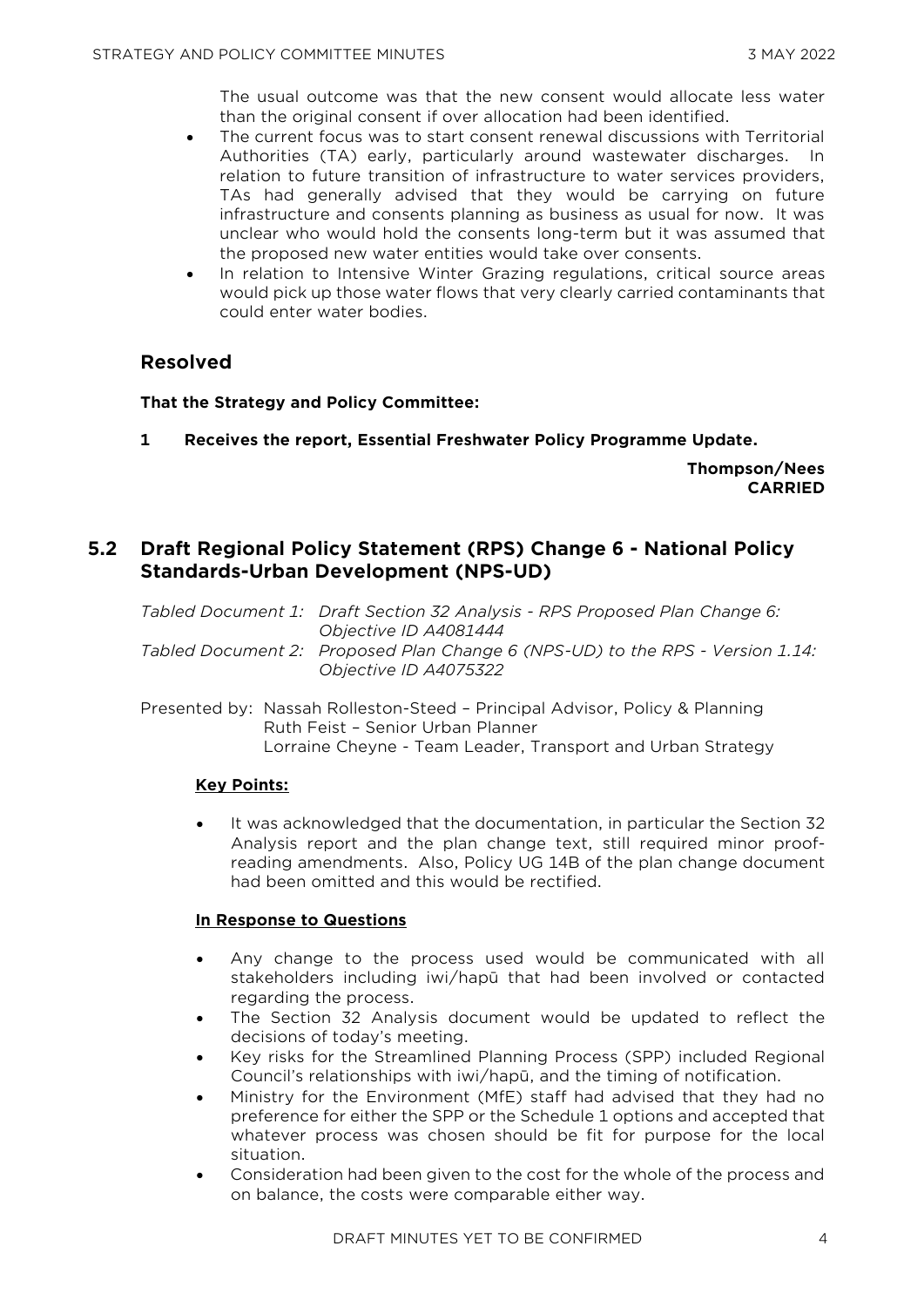• The RPS plan change using Schedule 1 could be notified in late August of this year whereas using the SPP option would take until early to mid-2023 before the RPS plan change could be notified.

#### **Key Points - Members:**

- There was concern that if the plan change continued using SPP, the plan change would not be notified before the required date.
- There was also concern regarding iwi/hapū being able to keep abreast of what was happening in the required timeframes.
- If the Schedule 1 option was used, the plan change would be in a position to be notified by the required August 2022 date and the plan would have legal weight moving forward.
- Support was indicated for changing to the Schedule 1 process.

#### **Resolved**

**That the Strategy and Policy Committee:**

- **1. Receives the report, Draft RPS Change 6 (NPS-UD) .**
- **2. Rescinds the resolutions of the Strategy and Policy Committee meetings of 16 February 2021 and 27 October 2021 on the use of the Streamlined Planning Process for Change 6 (NPS-Urban Development) to the Bay of Plenty Regional Policy Statement.**
- **3. Agrees that Change 6 (NPS-Urban Development) to the Bay of Plenty Regional Policy Statement will use the Schedule 1 process under the Resource Management Act for the following reasons:** 
	- **Ensures notification of RPS Change 6 to meet NPS-UD requirements**
	- **Acknowledges further information received from the Ministry for the Environment (MfE)**
	- **Reflects feedback received from tangata whenua**
- **4. Delegates to the Group Manager Strategy and Science to make minor corrections to Change 6 (NPS-Urban Development) and the Section 32 report in response to feedback from Committee members and any consequential changes if required.**
- **5. Directs staff to bring Proposed Change 6 (NPS-Urban Development) to the Bay of Plenty Regional Policy Statement and the Section 32 report to a Council meeting in June to adopt for public notification.**

**Thompson/Crosby CARRIED**

Cr Love **abstained** from voting.

10.48 am - the meeting **adjourned**.

- 10.48 am Cr Rose **withdrew** from the meeting.
- 11.04 am the meeting **resumed**.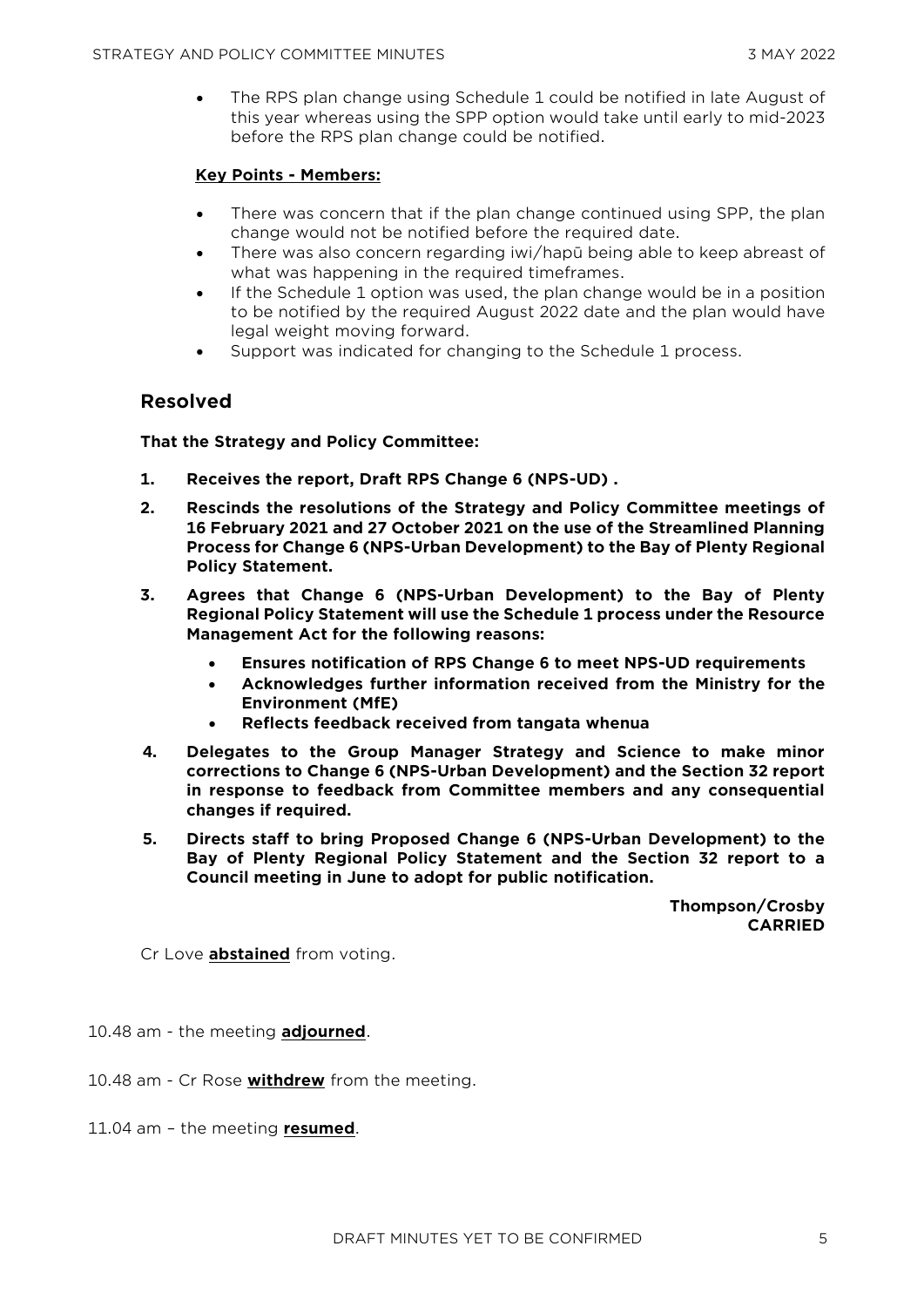## **Strategy**

## **5.3 Operating Environment**

Presented by: Namouta Poutasi - General Manager Strategy and Science Julie Bevan - Policy and Planning Manager

#### **Key Points**

- Noted the recent announcements from central government regarding Three Waters and Climate Change Adaptation.
- The new National Freight Studies had just come out.
- The engagement feedback report for He Puapua was now also available.
- Councillor Stuart Crosby, in his role as President of Local Government New Zealand (LGNZ), provided the following verbal update:
	- Encouraged Councillors to look at the recently released New Zealand Adaptation Strategy for climate resilience. The Ministry for the Environment were seeking feedback with a closing date of 3 June 2022.
	- The Infrastructure Commission's long term strategy had also recently been released.
	- The New Zealand Sea Level Rise report had been released yesterday.
	- The government had accepted 44 of the 47 Three Waters Working Group's recommendations with three that needed to be worked on further. The co-governance provisions remained and where they would sit in the structure had been clarified. The first bill was expected in the house in a matter of weeks.
	- There was concern about how all these proposals would integrate and LGNZ had offered to work with the government to ensure they do integrate.

#### **Resolved**

**That the Strategy and Policy Committee:**

**1 Receives the report, Operating Environment.**

**Thompson/Love CARRIED**

## **6. Public Excluded Section**

#### **Resolved**

**Resolution to exclude the public**

**1 Excludes the public from the following parts of the proceedings of this meeting as set out below:**

**The general subject of each matter to be considered while the public is excluded, the reason for passing this resolution in relation to each matter, and the specific grounds under section 48(1) of the Local Government Official Information and Meetings Act 1987 for the passing of this resolution are as follows:**